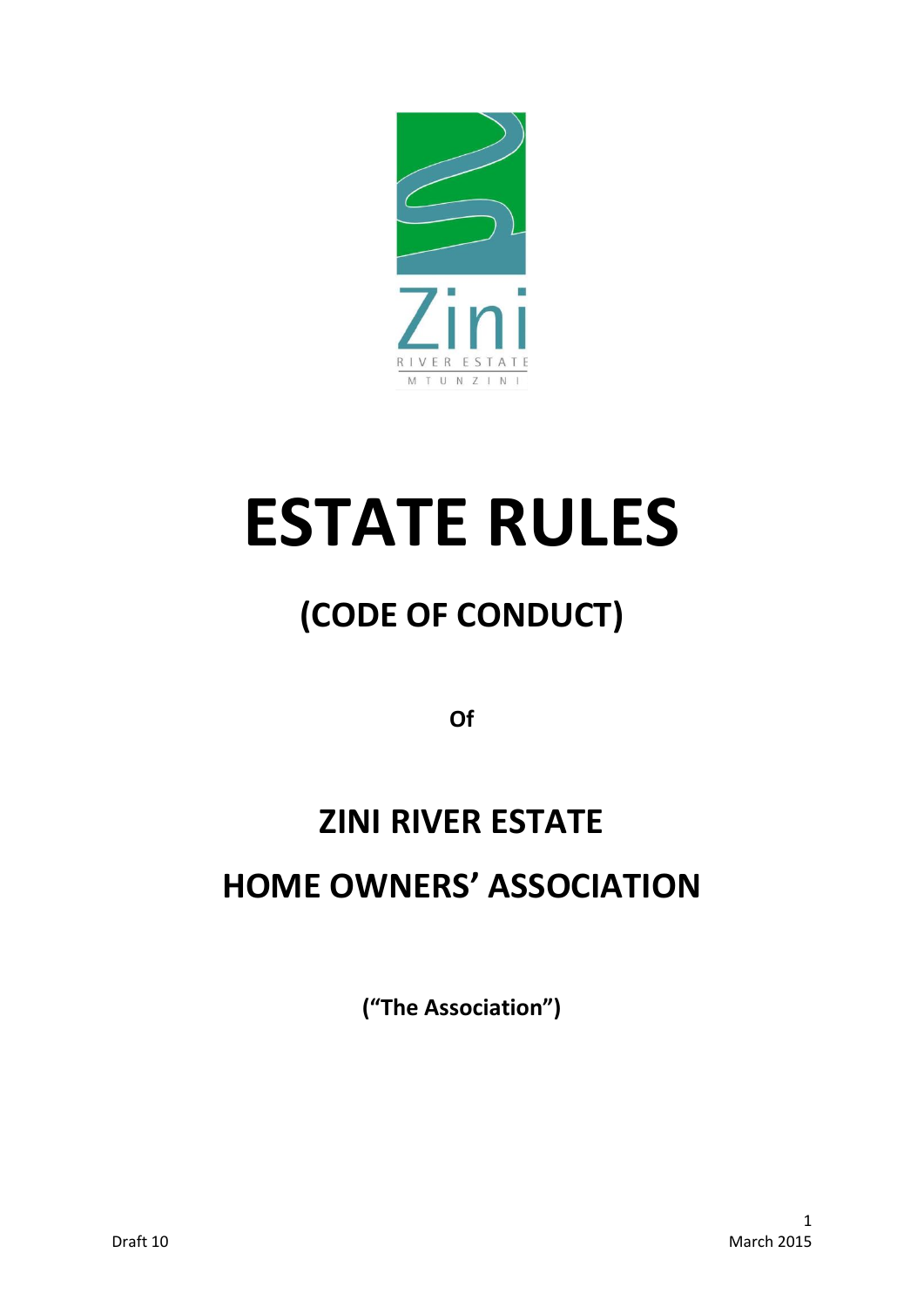### **INDEX**

| <b>SECTION</b> | <b>DESCRIPTION</b>                            | <b>PAGE</b> |
|----------------|-----------------------------------------------|-------------|
|                |                                               |             |
| 1.             | Introduction                                  | 3           |
| 2.             | Definitions, interpretations and delegations  | 3           |
| 3.             | <b>Domestic Refuse</b>                        | 5           |
| 4.             | <b>Domestic Animals</b>                       | 6           |
| 5.             | Traffic/pedestrians                           | 7           |
| 6.             | Open space and environmental control          | 8           |
| 7.             | <b>Access Control</b>                         | 10          |
| 8.             | Administration                                | 11          |
| 9.             | Letting and resale and occupation by Members' | 11          |
|                | guests of properties                          |             |
| 10.            | <b>Conduct at ZINI RIVER ESTATE</b>           | 13          |
| 11.            | Commercial activity                           | 16          |
| 12.            | <b>Miscellaneous Regulations</b>              | 17          |
| 13.            | <b>Fines &amp; Penalties</b>                  | 18          |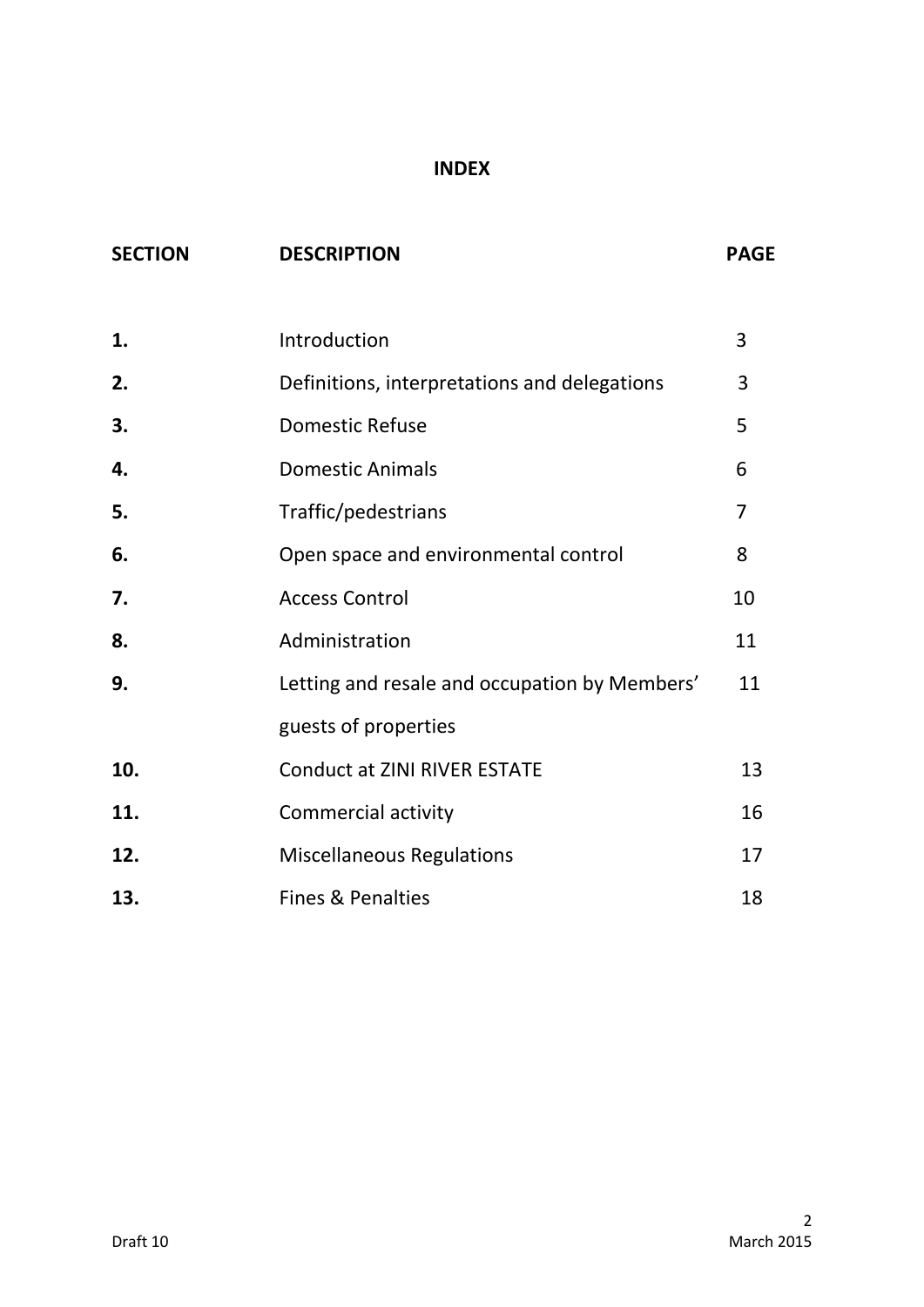# **1. INTRODUCTION**

ZINI RIVER ESTATE has been designed to provide a gracious and secure lifestyle for its residents. To protect and enhance the lifestyle, Estate Rules have been established in terms of Section 9 of the Memorandum of Incorporation. They are binding on all persons resident at or visiting ZINI RIVER ESTATE, and shall be administered by the Directors. The registered owners of erven or units are responsible for ensuring that members of their households, tenant, visitors, invitees and all their employees, which include tradespersons and suppliers, are aware of, and abide by the Estate Rules. Tenants have the same responsibility with respect to their households, visitors, invitees and employees. The Estate Rules may be modified, amended or repealed from time to time subject to the procedure laid down in the Memorandum of Incorporation, which vests the ultimate acceptance of the Estate Rules in the hands of the general body of members of the ZINI RIVER ESTATE HOME OWNERS' ASSOCIATION.

Members/residents must acquaint themselves with the Memorandum of Incorporation, the ZINI RIVER ESTATE Architectural and Development Guidelines and this Code of Conduct. Ignorance of such shall not constitute a reason for non-compliance.

# **2. DEFINITIONS, INTERPRETATIONS AND DELEGATIONS**

2.1 In these Estate Rules, unless it appears to the contrary, either expressly or by necessary implication, the word and expressions as defined in the Memorandum of Incorporation, shall bear the same meaning in these Estate Rules as in the Memorandum of Incorporation.

Unless the context otherwise requires any words importing the singular number only shall include the plural number and *vice versa,* and words importing any one gender only shall include the other gender as well as juristic persons.

In particular, the following words and phrases shall, unless the context otherwise requires, have the meanings given below: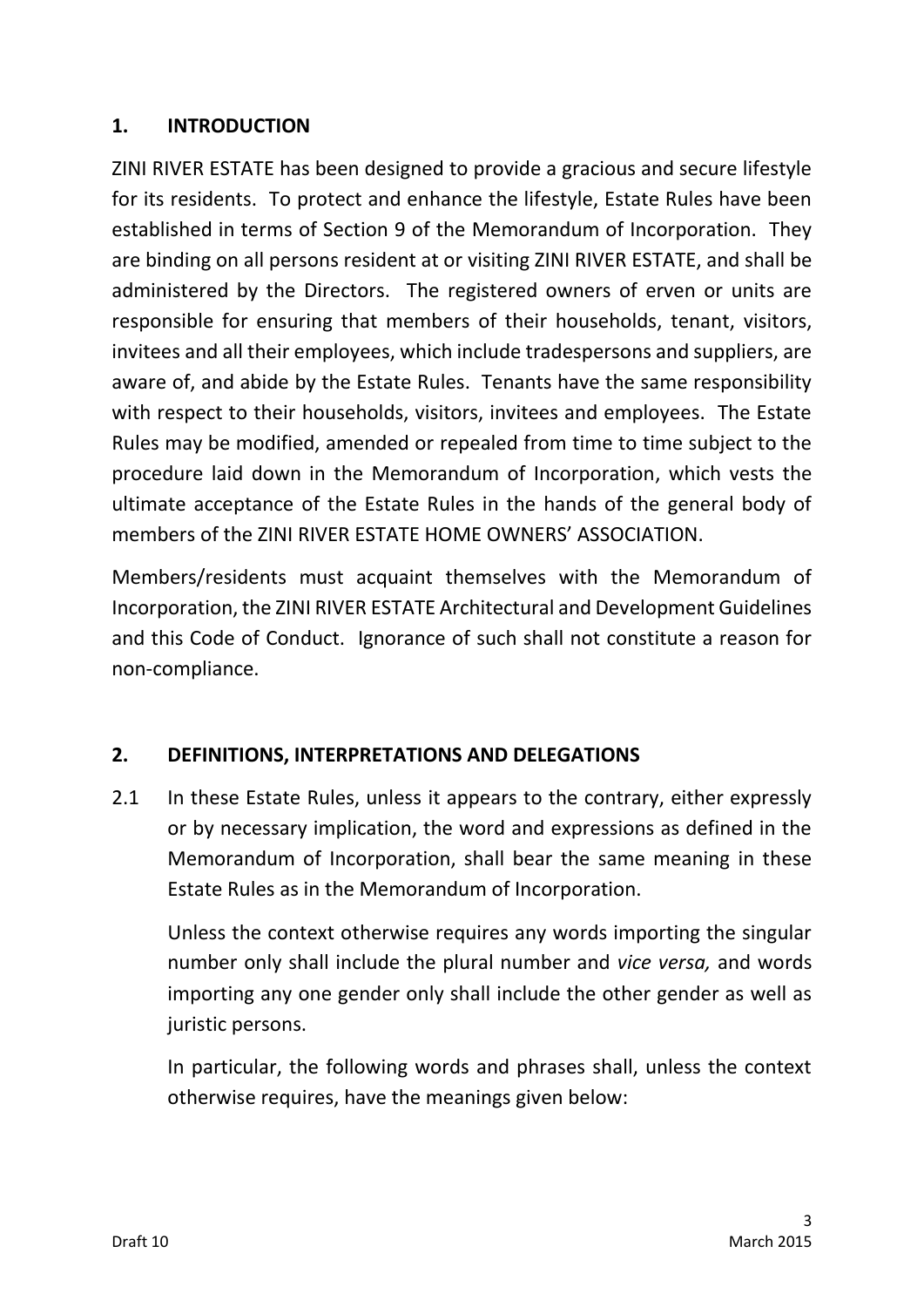- 2.1.1 The "Association" means the ZINI RIVER ESTATE HOME OWNERS' ASSOCIATION (ZREHOA) as created in the Memorandum of Incorporation (also referred to as the MoI).
- 2.1.2 The "Common Property" means the common property to be managed and controlled by the Association as defined in the Memorandum of Incorporation.
- 2.1.3 "ZINI RIVER ESTATE" means the Township established on the development area.
- 2.1.4 "Member" means a member of the Association. The term "Member" generally has the same meaning as "home owner", but is more exact and ties in with the MoI. For this reason, "Member" is used in preference to "home owner" or "owner".
- 2.1.5 "Directors" means the Directors for the time being which acts on behalf of the Association, and more fully described in the Memorandum of Association (also referred to as the MoI).
- 2.1.6 "Vehicle" means any form of conveyance, whether self-propelled, or drawn by machine, animal or human agency.
- 2.2 It shall be the responsibility of every Member to ensure that all members of his household, tenants, invitees and guests, paying or otherwise, are fully aware of these Estate Rules. In the event of any breach of the Estate Rules by the Member, members of his household, employees, tenants, invitees and guests, or by members of his tenant's household, employees guests and invitees, such breach shall be deemed to have been committed by the Member himself.
- 2.3 Where there is a conflict between the Estate Rules and the Memorandum of Association, the Memorandum of Association shall prevail.

### **3. DOMESTIC REFUSE**

3.1 Subject to the provisions of the services agreement entered into between the DEVELOPER of ZINI RIVER ESTATE and the local authority, the removal of domestic, garden and other refuse shall be under the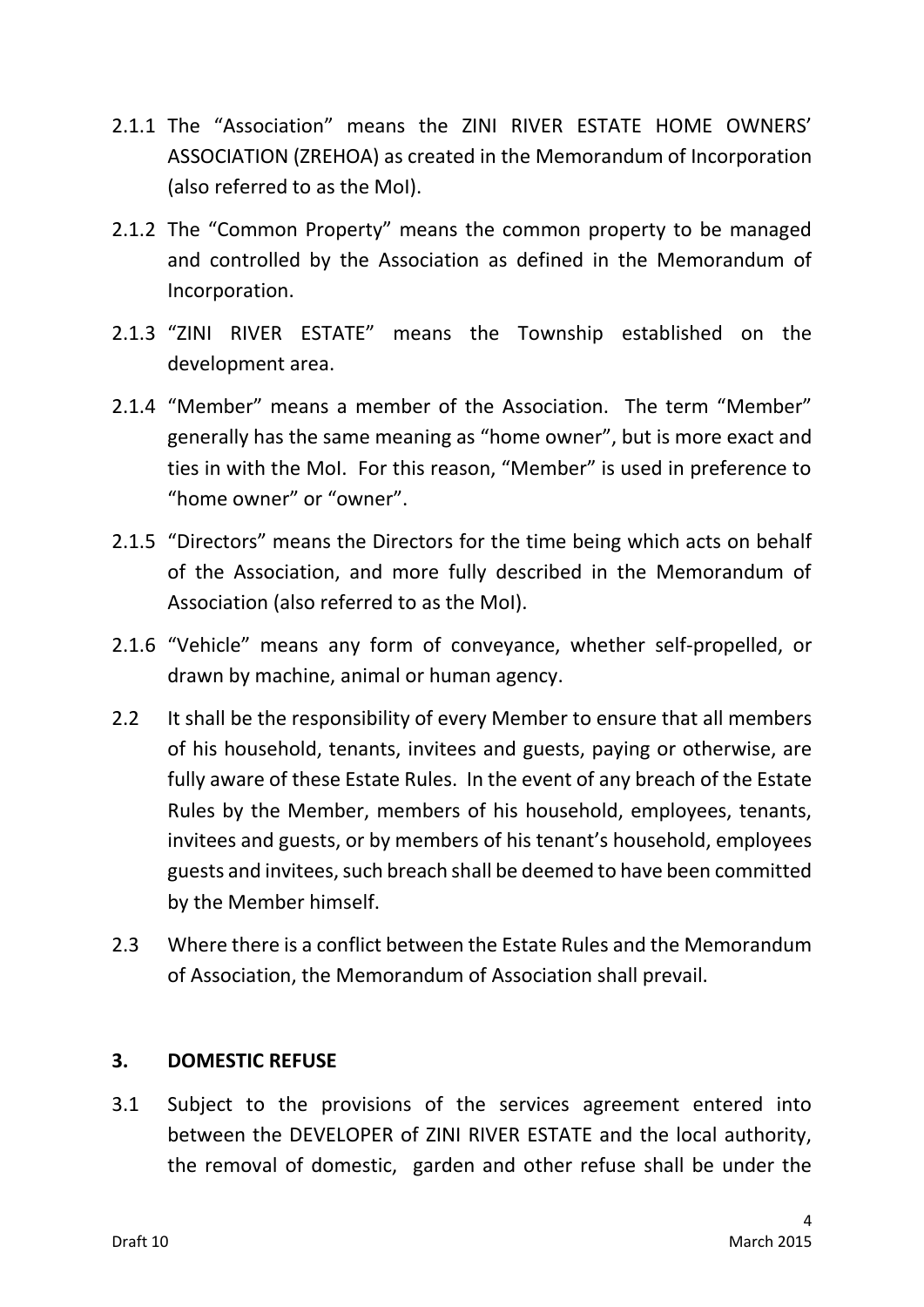control of the Association which may, in exercising its functions in this regards from time to time by notice in writing to all persons concerned:

- 3.1.1 lay down the type and size of refuse containers to be obtained and used;
- 3.1.2 give directions in regard to the placing of refuse for collection;
- 3.2 All refuse, whether domestic or garden must be kept in the containers, which must be placed out of sight of roads, except when put out for collection.
- 3.3 Where any item of refuse is of such a size or nature that it cannot be conveniently removed by the refuse removal services provided or arranged by the Association, the Association may give directions as to the manner in which such refuse must be disposed of.
- 3.4 The Association supports recycling and all recyclable products must be recycled in a manner as directed by the Association from time to time.

#### **4. DOMESTIC ANIMALS**

- 4.1 By reason of the fact that ZINI RIVER ESTATE is an Eco Estate adjacent to a Nature Reserve and is sensitive to fauna and flora and the biodiversity of the development area the keeping of domestic animals shall be restricted to protect the ecology of the ESTATE.
- 4.2 Taking into consideration the type of domestic animal that a member intends to keep on the township property, the Directors may prescribe from time to time Rules with regard to the keeping of such animal. In relation to the keeping of cats and dogs the following Rules apply:
- 4.2.1 the keeping of cats is prohibited, due to the ecologically sensitive nature of the ESTATE, but should the Directors in their sole discretion approve any application for the keeping of a cat/cats on the ESTATE then the Directors may impose such conditions as they deem necessary for the keeping of such animal, which conditions may include inter alia the wearing of a collar and bell, confinement to the MEMBER'S property and clipping of nails or declawing;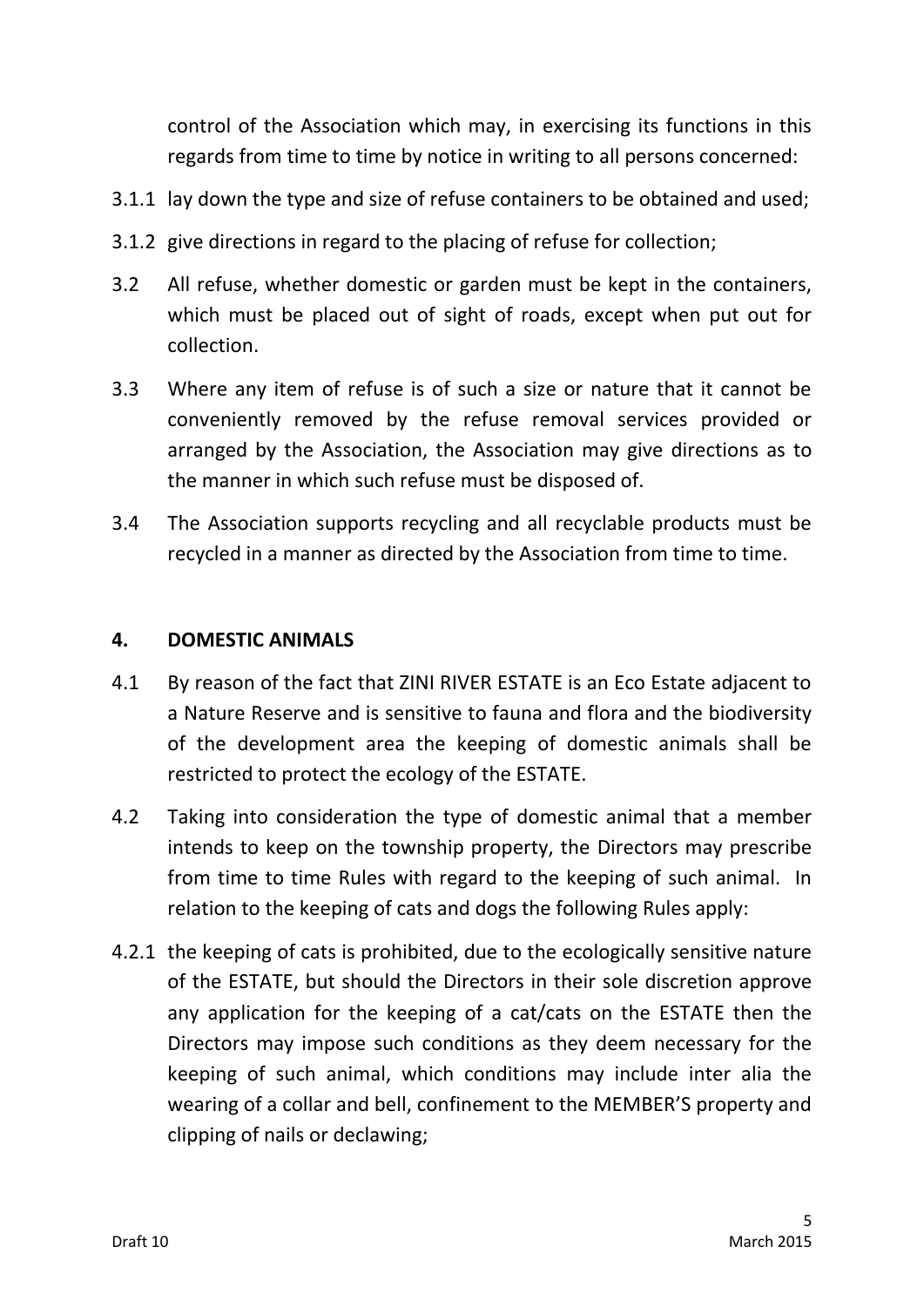- 4.2.2 two dogs per household are permissible subject to containment in a fenced area. Should a MEMBER wish to keep more than two dogs on the ESTATE written approval must first be obtained from the Directors, which may not be unreasonably withheld.
- 4.3 Should any animal kept on the estate becomes a nuisance or endanger any naturally occurring fauna then the Directors may by thirty (30) days written notice to the member require that such animal be removed from the township.
- 4.4 No vicious dogs may be kept on the ESTATE.

# **5. TRAFFIC / PEDESTRIANS**

- 5.1 The movement and control of traffic and pedestrians are subject to the security and access rules and regulations of ZINI RIVER ESTATE and all relevant National and Provincial Traffic Legislation and the Rules and Regulations promulgated thereunder.
- 5.2 Heavy deliveries (being vehicles having a gross weight in excess of 8 tons) are not permitted without the consent of the Directors for the time being of the Association.
- 5.3 Furniture removal vehicles are not allowed on the estate and all furniture shall be brought in and taken out of the estate with a furniture shuttle vehicle not exceeding 3 tons.
- 5.4 Motorised vehicles, including golf carts, shall be driven on ZINI RIVER ESTATE roads only by persons who hold a valid current driver's licence which would permit them to drive that vehicle on a public road within South Africa.
- 5.5 No person shall drive any vehicle on any road within ZINI RIVER ESTATE at a speed in excess of 40 km per hour. A lower speed limit may be imposed by the Association where appropriate.
- 5.6 Animals, birds and wild life shall have the right of way at all times within ZINI RIVER ESTATE and vehicles shall be brought to a stop whenever necessary.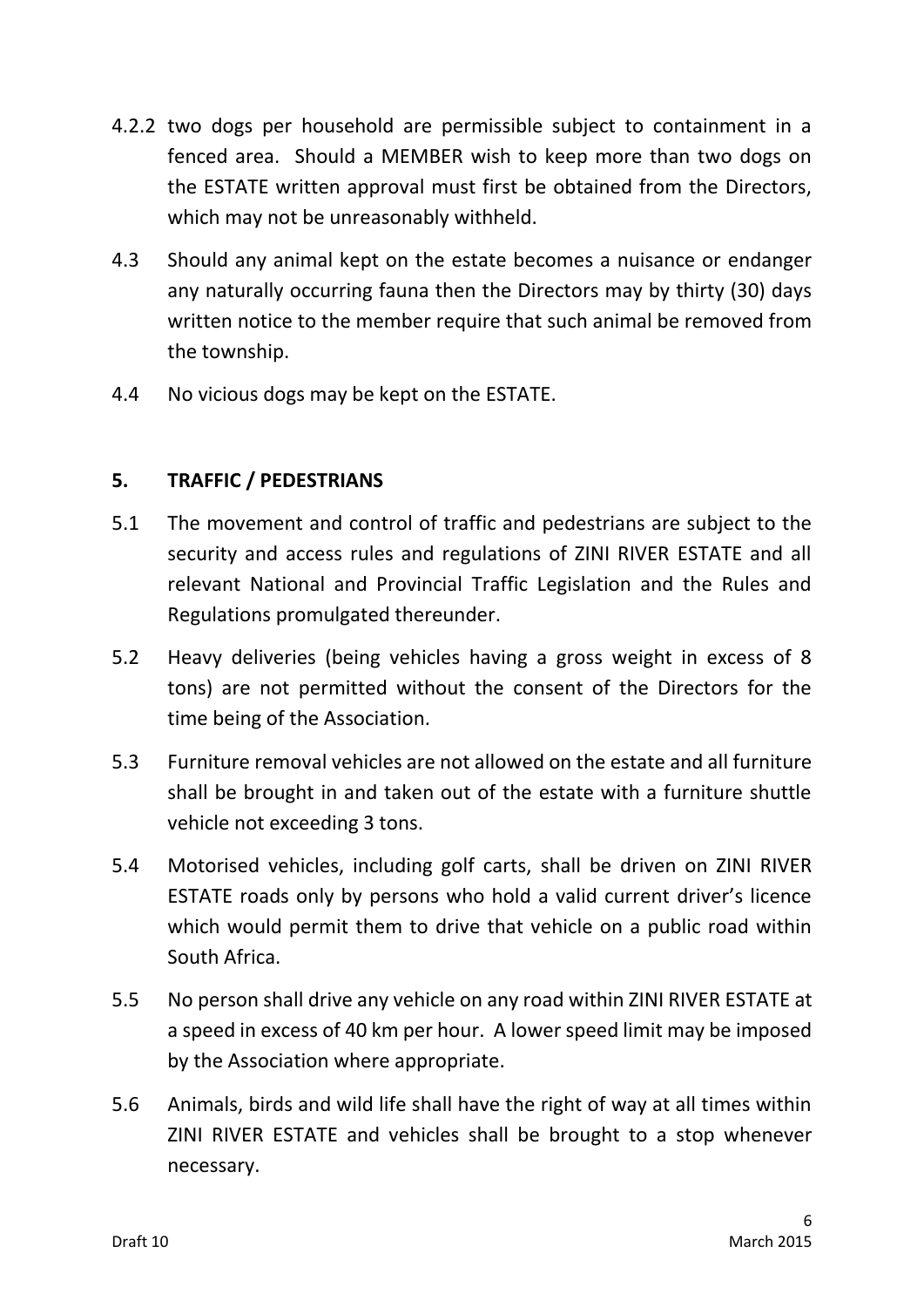- 5.7 The Association may, by means of appropriate signage designed specifically for ZINI RIVER ESTATE, give directions as to the use of roads and any portion of the roads and Common Property and failure by any person to obey this signage shall be a contravention of these Estate Rules.
- 5.8 All persons on ZINI RIVER ESTATE shall observe and comply with the provisions of any road traffic legislation applicable to the KwaZulu-Natal Province as fully and effectively as though ZINI RIVER ESTATE'S roads are public roads as defined in such legislation.
- 5.9 No person shall store any motor vehicle, golf cart, caravan, boat or the like in any place on ZINI RIVER ESTATE except in a structure built for this purpose approved in writing by the Design Review Committee. None of the above shall be left overnight on any road.
- 5.10 No vehicle may at any time block the thoroughfare of other vehicles on any road.
- 5.11 Vehicles shall be parked in designated parking bays only on roads and hard surfaces and no parking shall be done on any grass or pavements situated outside any erf or unit boundary.

# **6. OPEN SPACE AND ENVIRONMENTAL CONTROL**

- 6.1 The Association shall have the right and duty to control the environment, which shall include but not be limited to the vegetation on the erven and Common Property, the erection of walls, fences and hedges, and shall have the right to trim hedges and trees.
- 6.2 No person shall do anything that detrimentally affects the amenities, flora and fauna of ZINI RIVER ESTATE, or unreasonably interfere with the use and enjoyment of the Common Property.
- 6.3 No person shall discard any litter or any item of any nature whatsoever in ZINI RIVER ESTATE, except in receptacles set aside for this purpose by the Association.
- 6.4 No camping and or picnicking shall be permitted except at any place set aside for the purpose and designated as such by the Association.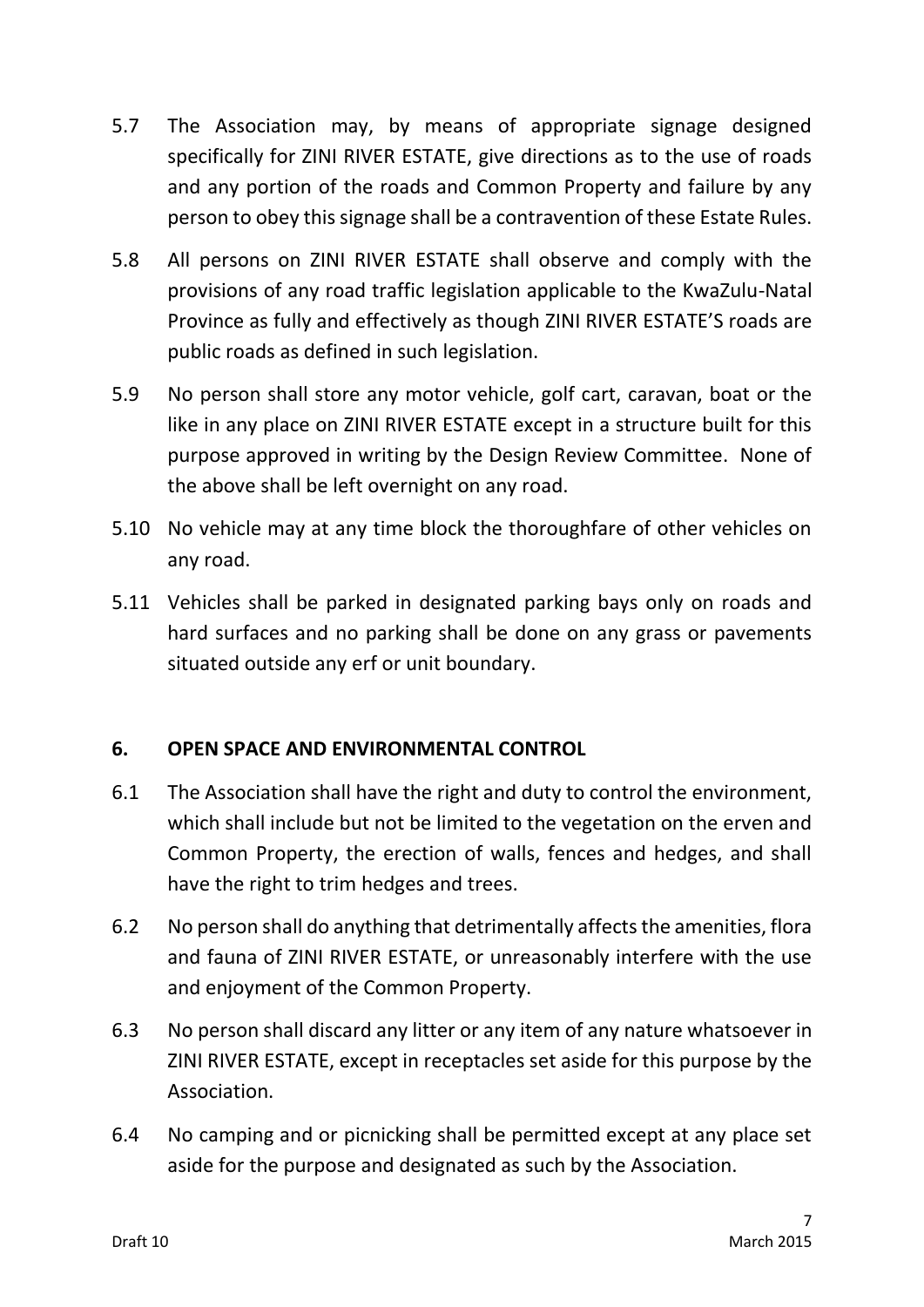- 6.5 No fire shall be lit at ZINI RIVER ESTATE, except in such places as may be designated for the purpose by the Association or in an approved and a properly constructed fireplace or braai.
- 6.6 No person shall do any gardening or landscaping on the Common Property without the express prior written agreement of the Association in regard to the nature and extent of such gardening or landscaping activity. No person shall, unless authorised by the Association to do so, pick or plant any flowers or plants on the Common Property.
- 6.7 Subject to any Environmental- or Planning Law or regulation made in terms of such laws, the Association shall be entitled to prohibit access to any part of the open space in order to preserve the natural flora and fauna, and no person shall enter such area without the written consent of the Association.
- 6.8 The driving of motorised vehicles in the common Property is confined to roads and driveways.
- 6.9 No person shall discharge a firearm, air rifle, bow or any similar weapon anywhere on ZINI RIVER ESTATE or publicly display any such weapons.
- 6.10 Hunting is prohibited on ZINI RIVER ESTATE and the trapping of birds and animals and setting of snares are specifically prohibited.
- 6.11 Members are required to keep the exterior of their dwellings in a good state of repair and their erven tidy. Should a dwelling fall into a state of disrepair, or should an erf become unsightly, the Association shall call upon such Member to rectify the situation, detailing what remedies are required and giving the Member a reasonable period for commencement and completion. If the Member fails to comply with the Associations' requirements within the stipulated times, the Member shall be in breach of the Estate Rules and the Association may proceed in terms of Clause 13 of these Estate Rules.
- 6.12 All owners of erven or units, members of their households, tenants, visitors, invitees and all their employees, which includes tradespersons and suppliers, shall be obliged at all times to observe and adhere to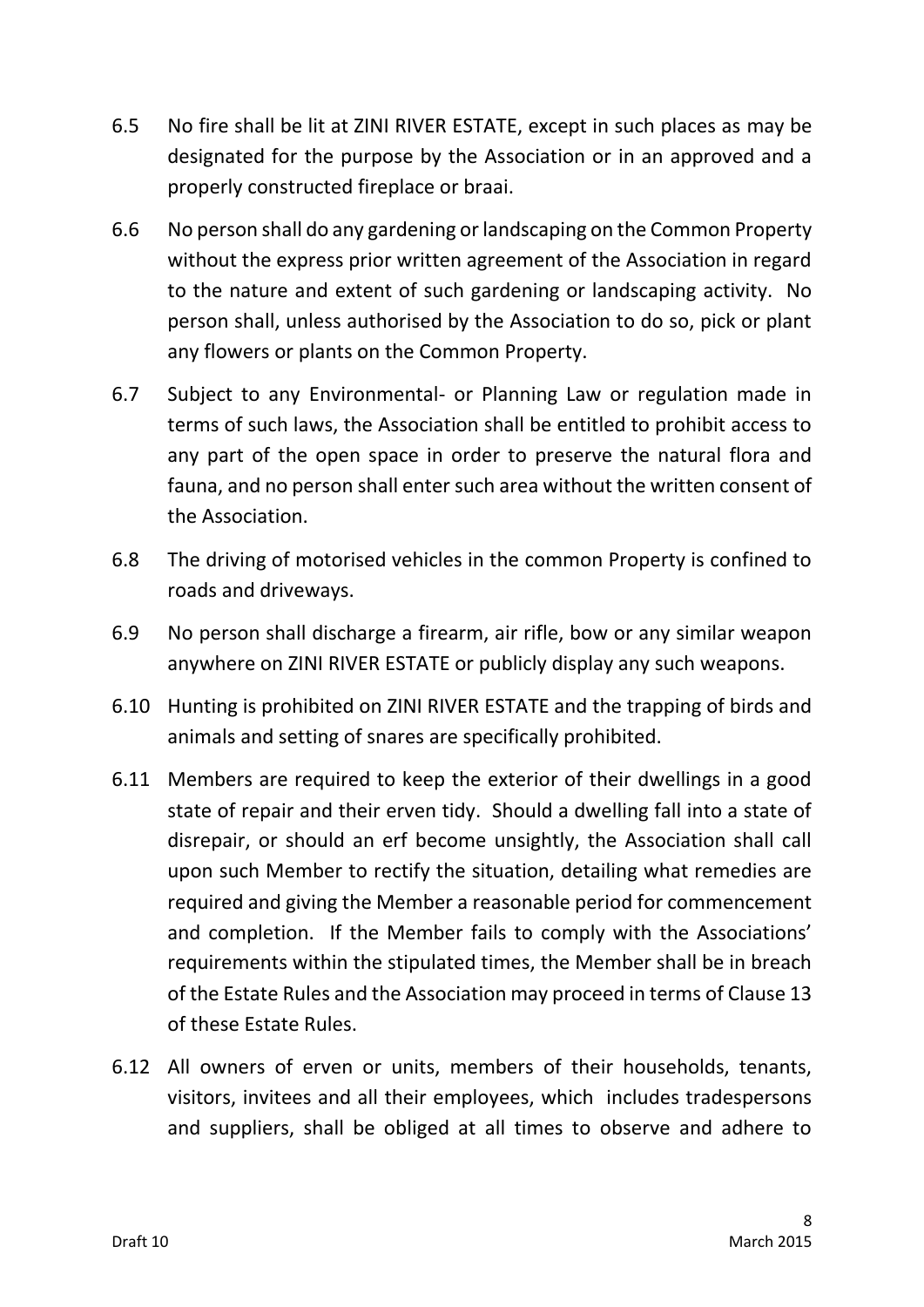any provision or condition contained in any Environmental Management Plan approved by any competent authority in respect of the Township.

# **7. ACCESS CONTROL**

It is recorded that it is not the intention to create a "GATED" Estate but in order to ensure adequate security for the ZREHOA and its MEMBERS the following security measures shall be implemented:

- 7.1 The Estate's entire perimeter will be fenced with the exception of the River frontage. The fencing material will be small game permeable in order to allow the migration of fauna between the ZREHOA property and the adjoining SIYAYA Coastal Park, Golf Course and adjacent Sugarcane Farm.
- 7.2 The fence shall be electrified and alarmed to warn of unauthorised access.
- 7.3 The entrance to the Estate will be controlled by a gatehouse which will be erected on SITE 287 which belongs to the ZREHOA. The gatehouse shall be controlled by security personnel and shall contain the necessary infrastructure to monitor inter alia the electric, vehicle and pedestrian traffic.

#### **8. ADMINISTRATION**

- 8.1 Levies become due from the date of transfer of the property or stand, and are payable **monthly in advance on the first day of each and every month.**
- 8.2 Clearance certificates, issued by ZREHOA, will not be issued in order to effect a transfer until such time as the Seller's levies including all monies and interest owing, together with three months advance levies are fully paid up. Purchasers of homes/properties in Close Corporations should exercise caution in taking transfer of members interest as any arrears levies will become the responsibility of the new member/s and the under mentioned rules and regulations will then apply to the new owner/s.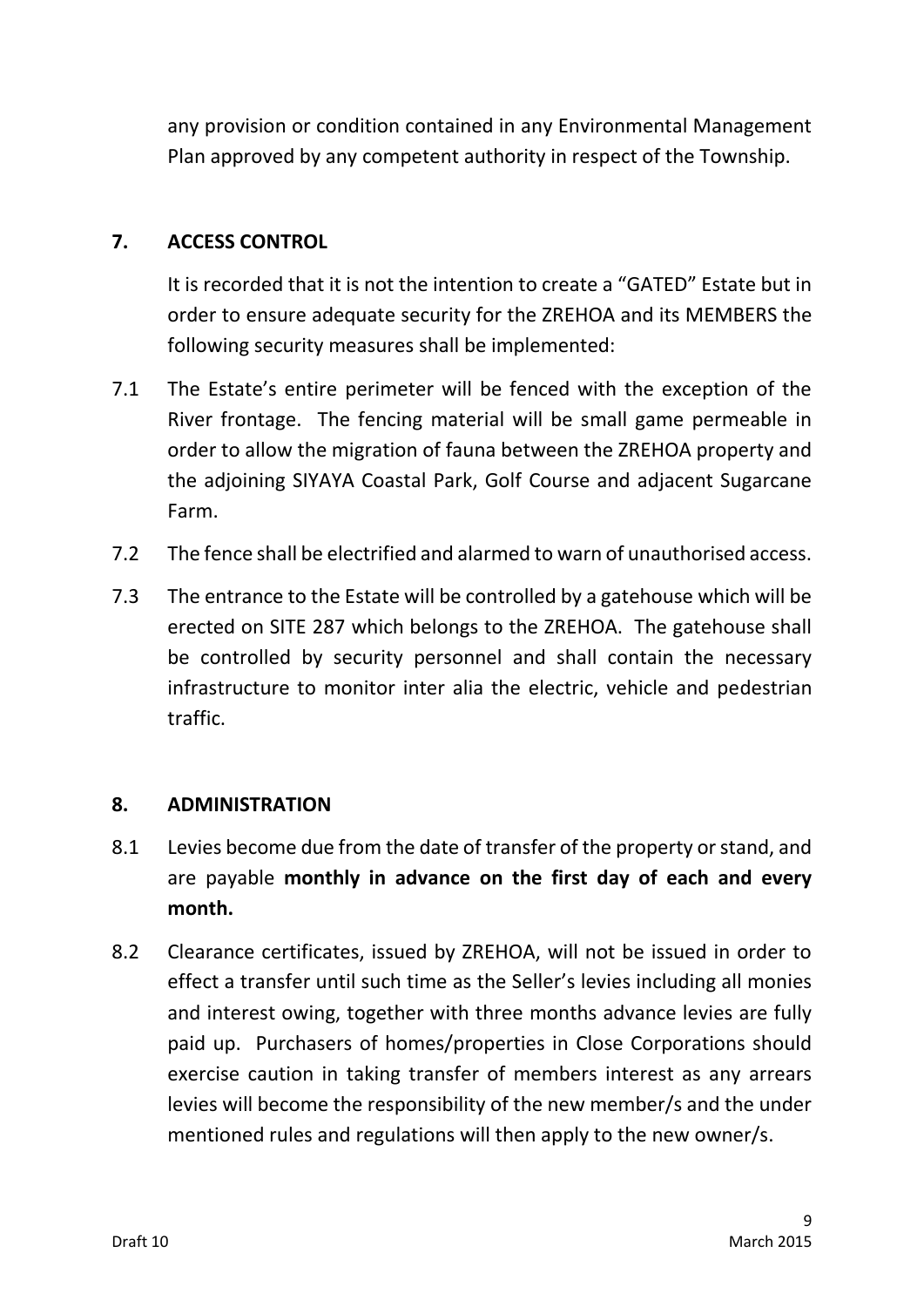8.3 Interest will be charged on all accounts in arrears at an interest rate to be determined by the Directors at the time, in addition to an administration fee to be determined by the Directors, from time to time.

# **9. LETTING, RESALE AND OCCUCPATION BY MEMBERS' GUESTS OF PROPERTIES**

- 9.1 The following rules, read with 2.2 above, shall apply to the letting and resale of property:
- 9.1.1 Only an estate or property agent approved by the Association may be employed in the sale or letting of any property at ZINI RIVER ESTATE, which approval may be withdrawn by the Association in its discretion.
- 9.1.2 Such agents must operate on a "by appointment" basis. They may not erect any "for sale" or "show house" or "sold" boards or any other signage boards whatsoever, and they must personally accompany prospective buyers or tenants onto the property.
- 9.2 An agent will be approved only after signing an agreement with the Association that such agent will abide by stipulated procedures applicable to the sale or letting of property on ZINI RIVER ESTATE, and in particular will make any buyer aware of the Estate Rules, Architectural and Development Guidelines, Memorandum of Incorporation, building deadlines and any other relevant considerations applicable to ownership or occupancy. Any document prepared by the agent containing an offer of sale or an offer to purchase must include such clauses as the Association may require from time to time.
- 9.3 Tenants to whom properties are let or leased are obliged to abide by all of the Estate Rules, regulations and requirements of the MOI at ZINI RIVER ESTATE. The agent who is letting a property is obliged to supply the tenants with copies of the MOI and Estate Rules.
- 9.4 Where the Member himself sells or lets his property, the provision of Clause 9 will apply to him.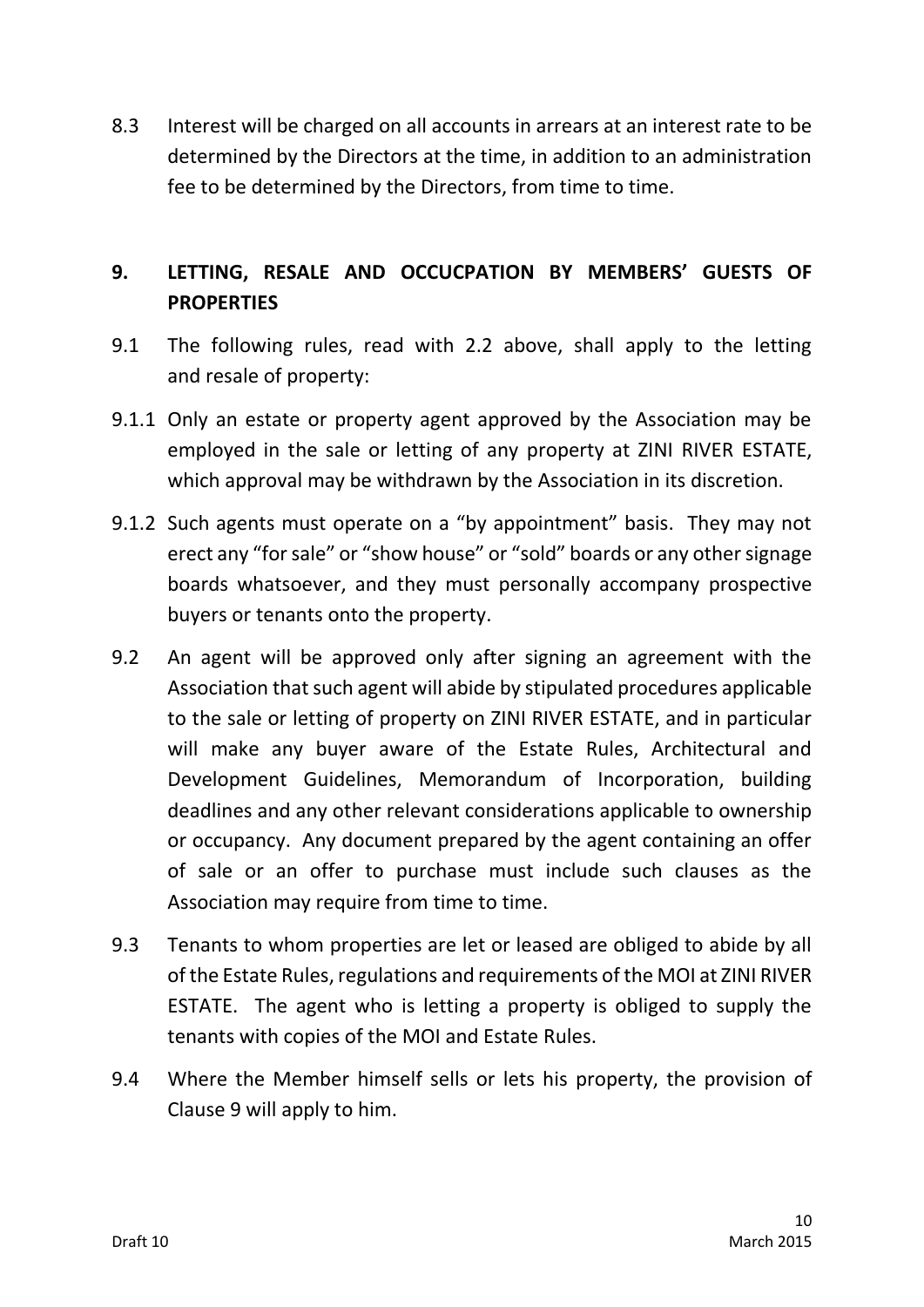- 9.5 Members or their agents are required to give the Association prior notice of any tenants or guests who are to occupy the Member's property in the absence of the Member. This may be done in writing or by telephoning the office of the Association and giving the name of the tenants or guests and the dates of their occupancy. In the case of tenants, the tenants will be obliged to register at the offices of the Association within one working day of arrival, and to sign a declaration that they are acquainted with the Estate Rules and MOI of ZINI RIVER ESTATE and agree to abide by them.
- 9.6 Access to the Estate may be denied to tenants, members of their households, invitees, employees or guests should the tenant or anyone for whom the tenant is responsible, transgress the MOI, Estate Rules or any other rules, regulations or bylaws of ZINI RIVER ESTATE (see also 12.1)
- 9.7 The Association shall be entitled to refuse its consent to sell, alienate or give transfer of an erf or unit or to approve any building plan for as long as any member is in breach of any provision of the Estate Rules.

#### **10. CONDUCT AT ZINI RIVER ESTATE**

- 10.1 No garments, household linen or washing of any nature, may be hung out or placed anywhere to dry except in a drying yard or such other area designed for such purpose. Washing lines, twirl dry's etc. must be below the level of the yard walls.
- 10.2 The lighting of fireworks is not permitted at ZINI RIVER ESTATE.
- 10.3 No unauthorised persons are allowed onto building sites under construction. All building sites must be properly screened and secured and workers must be transported by the Contractor onto any building site. All contractors shall use the main entrance for all purposes including but not limited to the transporting of workers to and from site and the delivery and removal of building materials. The entrance time for construction time is 6:00 and all contractors shall leave the estate by no later than 17:00. No construction shall take place on weekends or public holidays without the express permission of the HOA.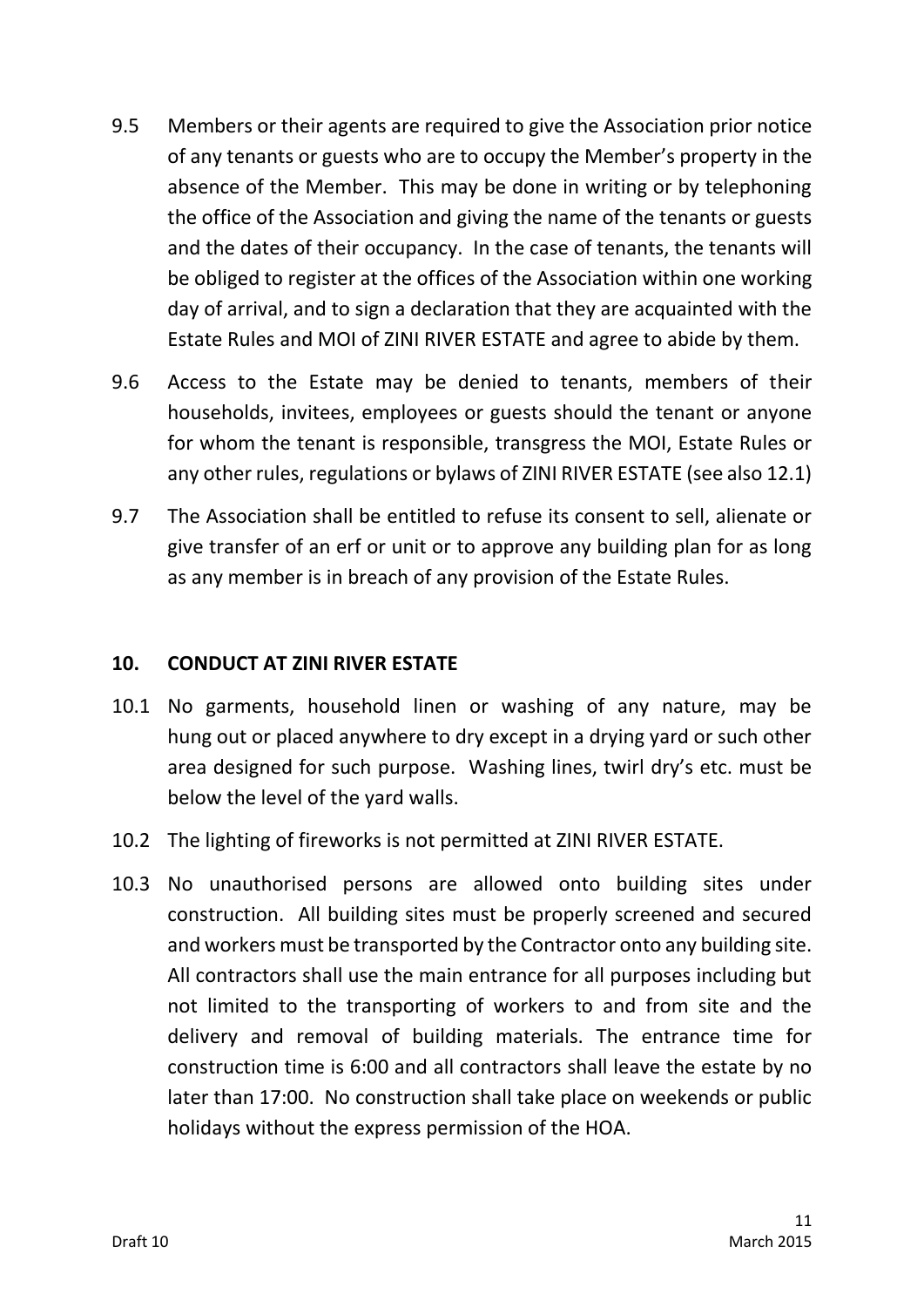- 10.4 No person shall make or cause to make any unacceptable disturbance or excessive or undue noise, which constitutes a nuisance to other persons.
- 10.4.1 Burglar alarms must comply with any regulations which the Association may institute from time to time.
- 10.4.2 All vehicles, but particularly motorcycles and quad bikes, must have efficient silencer systems.
- 10.4.3 The mowing and/or edging of lawns, the use of leaf blowers, or the operation of any other noisy machinery which may disturb neighbours is strongly discouraged after normal working hours unless there are exceptional circumstances. These activities are, however, prohibited after 13:00 on the following days: Sundays, New Year's Day, Easter, Christmas and Family Day (26 December). All building work, whether undertaken by a contractor or by the home owner, must be done during the hours stipulated by the Association from time to time for building contractors, unless written approval for an exception is given by the Association.
- 10.4.4 All undue noise must cease between 17:00 and 7:00. In the case of a party or function, all noise must cease by 23:00.
- 10.5 In order to maintain the low-density residential nature of the estate, no Member shall accommodate nor allow to be accommodated more than two persons per bedroom.
- 10.6 Members must ensure that their children and the children of members of their households, employees, tenants, invitees and guests do not pose a safety threat to themselves or to any other person or driver at ZINI RIVER ESTATE. Tenants shall have the same responsibility as regards their households, employees, invitees and guests.
- 10.7 Whenever the Association receives a written complaint from a Member relating to the behaviour of any persons at ZINI RIVER ESTATE, the Association shall investigate appropriately and take any steps required within the scope of the Estate Rules and the MOI. The Association is not prevented by this clause from taking action on its own initiative, if evidence of behaviour, which in the opinion of the Directors is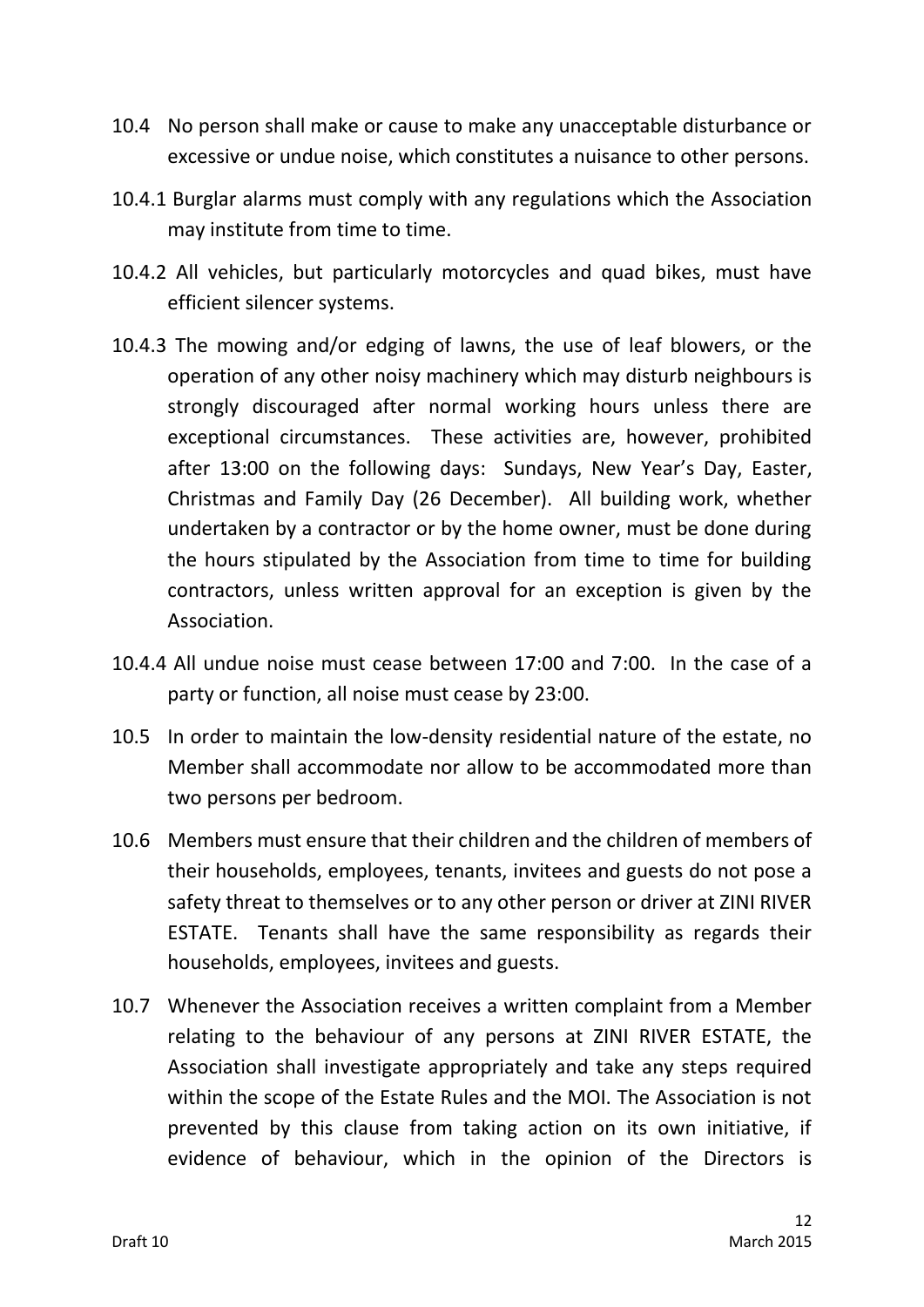unacceptable, should come to its attention from a source other than a written compliant.

- 10.8 No unauthorised person shall interfere with ZINI RIVER ESTATE'S security arrangements or the activities of its appointed security staff. All security personnel shall be treated with respect. Disrespect to security staff will attract a fine as determined by the Directors from time to time.
- 10.9 No person shall do anything or cause anything to be done which constitutes unacceptable behaviour or which may affect good order at ZINI RIVER ESTATE.
- 10.10 Alarm or protection systems may be installed in private dwellings subject to the condition that it shall not cause an unnecessary nuisance to neighbours.
- 10.11 No motorised water craft of any nature including ski-boats and jet skis shall be launched from the property or moored overnight on the water edge of Zini River Estate.
- 10.12 Members may launch non-motorised watercrafts from specially designated areas on the property but it is the Member's responsibility to ensure that the Member complies with any relevant Legislation governing the use of the River and/or the use of water craft.
- 10.13 Swimming shall be entirely at the Members risk subject to the member complying with any applicable Legislation relating thereto.
- 10.14 Fishing shall be allowed subject to the Member complying with any applicable Legislation relating to inter alia licences, and the type and size of fish that may be caught. A member shall ensure that the fishing activity shall not cause a nuisance or interfere with any other persons use and enjoyment of the facilities. To this end a Member may not gut fish at the water's edge, leave unattended lines in the water and shall remove all unused bait.
- 10.15 The Association specifically draws the attention of members to the fact that all river related activities are strictly regulated in particular by Ezemvelo KZN Wildlife and where any rule of the Association conflicts with such regulations then such rule will be considered null and void. It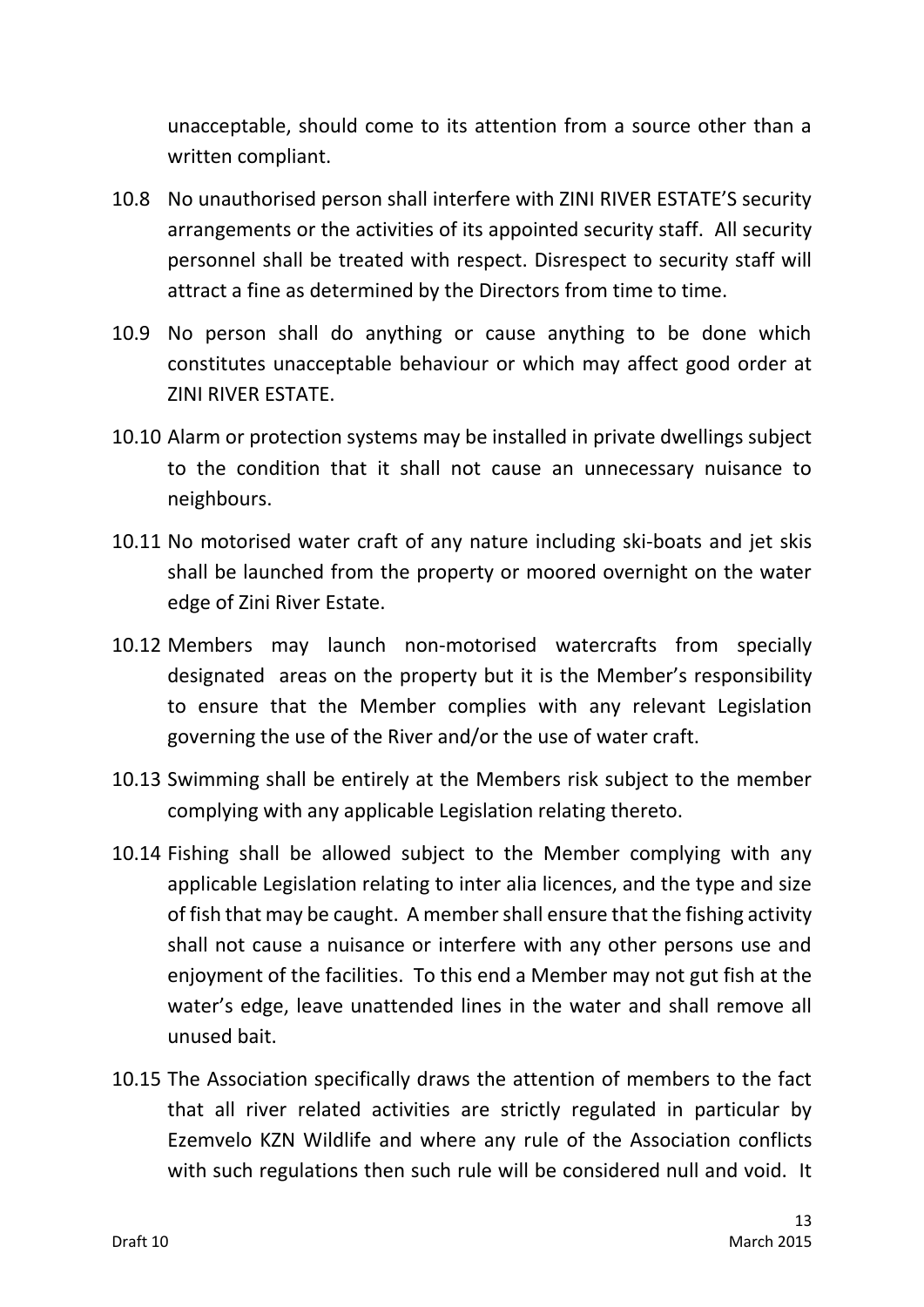is the responsibility of each member to acquaint themselves with the Rules and Regulations set down by any competent authority for the use of the river and the rules as set out in clauses 10.11 and 10.14 are intended as a guide ONLY.

- 10.16 Any reference to the river in these rules includes the admiralty reserve.
- 10.17 No drones may be operated in ZINI RIVER ESTATE, not for private, public or any other reasons.

#### **11. COMMERCIAL ACTIVITY**

- 11.1 The Association may regulate commercial activity on ZINI RIVER ESTATE and it is expressly required that any application for a trading licence receive the prior approval of the Association such approval shall not be unreasonably withheld.
- 11.2 No advertising board may be displayed anywhere on ZINI RIVER ESTATE other than the standard architectural building board during building construction, except with the written permission of the Association.
- 11.3 No door-to-door canvassing or selling is permitted at ZINI RIVER ESTATE.

### **12. MISCELLANEOUS REGULATIONS**

#### **Generators**

- 12.1 Permanent automatic generators:
- 12.1.1 A residential silencer must be fitted to all automatic generators.
- 12.1.2 The generator must be housed in an aesthetic acoustic enclosure to reduce the noise level to 65 db.
- 12.1.3 A certificate of competency for electrical installations must be produced.
- 12.1.4 The placement of the generator must be of such nature that it does not create an unsightly image or any inconvenience/disturbance to neighbours.
- 12.2 Portable Generators: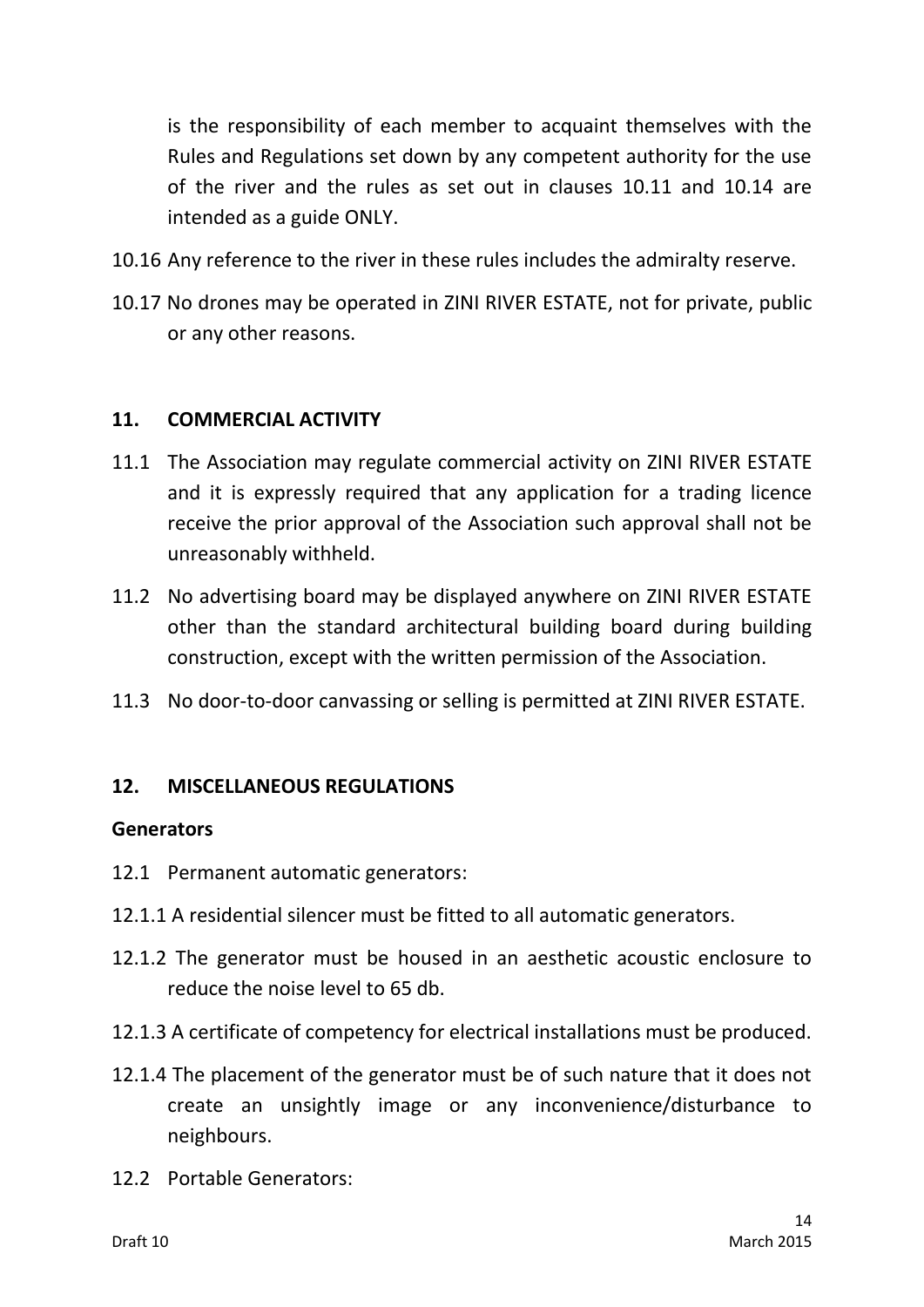- 12.2.1 Noise levels cannot be intrusive to your neighbours, and cannot exceed 65 dBA.
- 12.2.2 Exhaust emissions do not exceed those governed by National Environmental Management: Air Quality Act and Municipal By-laws.
- 12.2.3 The generator must be installed in a position that is hidden from view.
- 12.2.4 Only minimal spare petrol or diesel is allowed to be stored in safe and secured area out of sight.
- 12.2.7 No generators are allowed to run between 22:00 5:00.

# **13. FINES AND PENALTIES**

- 13.1 Any person who contravenes or fails to comply with any provision of these Estate Rules, or any conditions imposed by or directions given in terms of the Estate Rules, shall be deemed to have breached these Estate Rules and will in the entire discretion of the Trustees for the time being of the Association be subject to any penalties imposed by the Trustees having regard to the circumstances and which may include the imposition of fines which amount shall not exceed R1 000 (one thousand rand) for each separate offence, adjusted for inflation from time to time.
- 13.1.1 In the event of a breach by members of the Member's household, employees, invitees, guests and tenants, and the members of the tenant's household and the tenant's employees, invitees and guests, the members shall be liable for the payment of any fines imposed;
- 13.1.2 In the event of a breach by a tenant, a member of the tenant's household or employees, invitees or guests of the tenant, the Association may, in addition to the imposition of any fine or other penalty, bar the abovementioned from access to ZINI RIVER ESTATE.
- 13.2 In the event of a continuing offence, any person subject to these Estate Rules who contravenes or fails to comply with any of their provisions, or any condition or direction given in terms thereof, shall be deemed to be guilty of a separate offence for every 24 hours or part thereof during